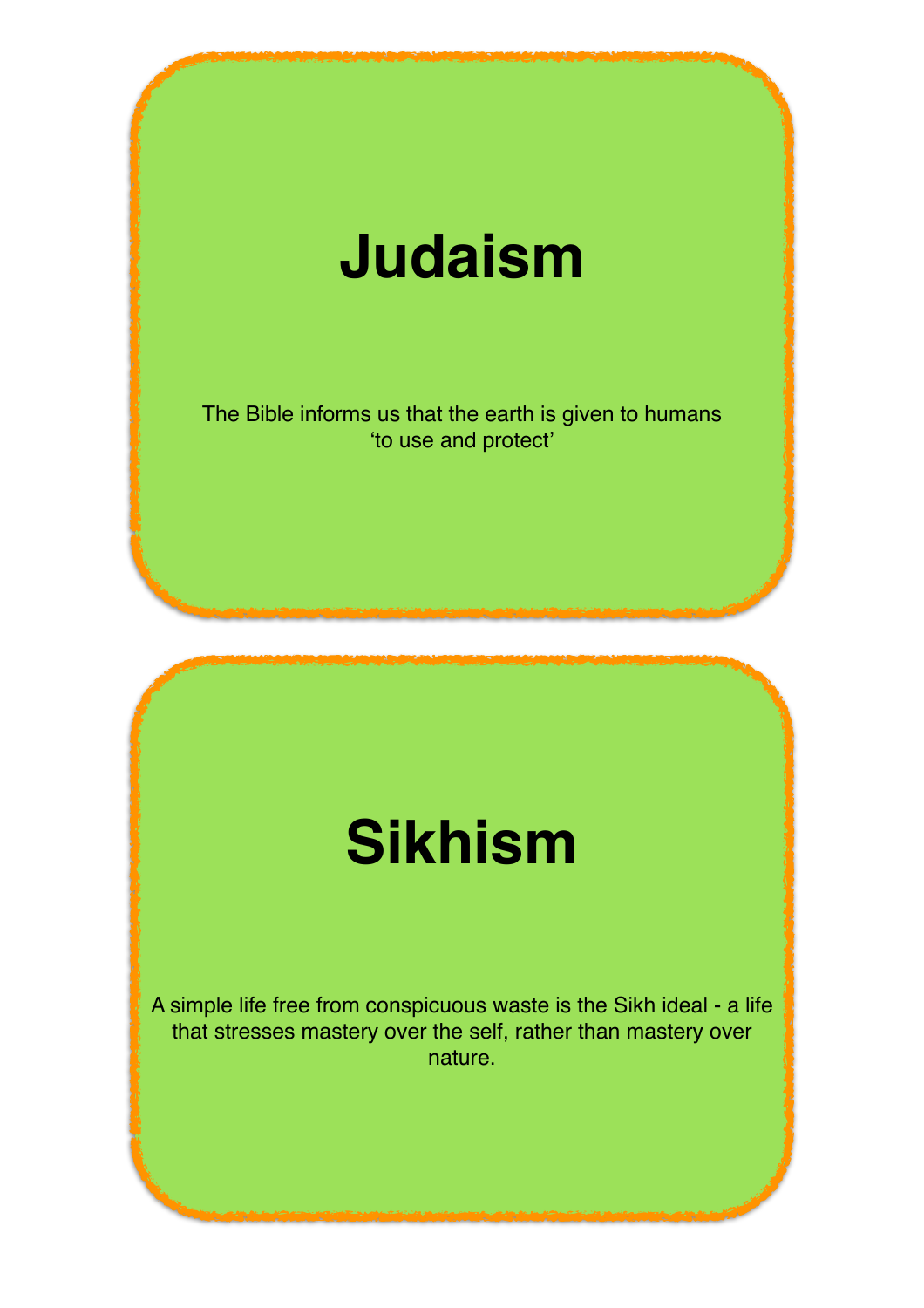# **Islam**

The prophet Muhammad taught:

'The world is green and beautiful, and Allah has appointed you his guardian over it'

## **Buddhism**

We are part of nature and not set apart from it. This requires respect for all sentient beings, not merely human beings.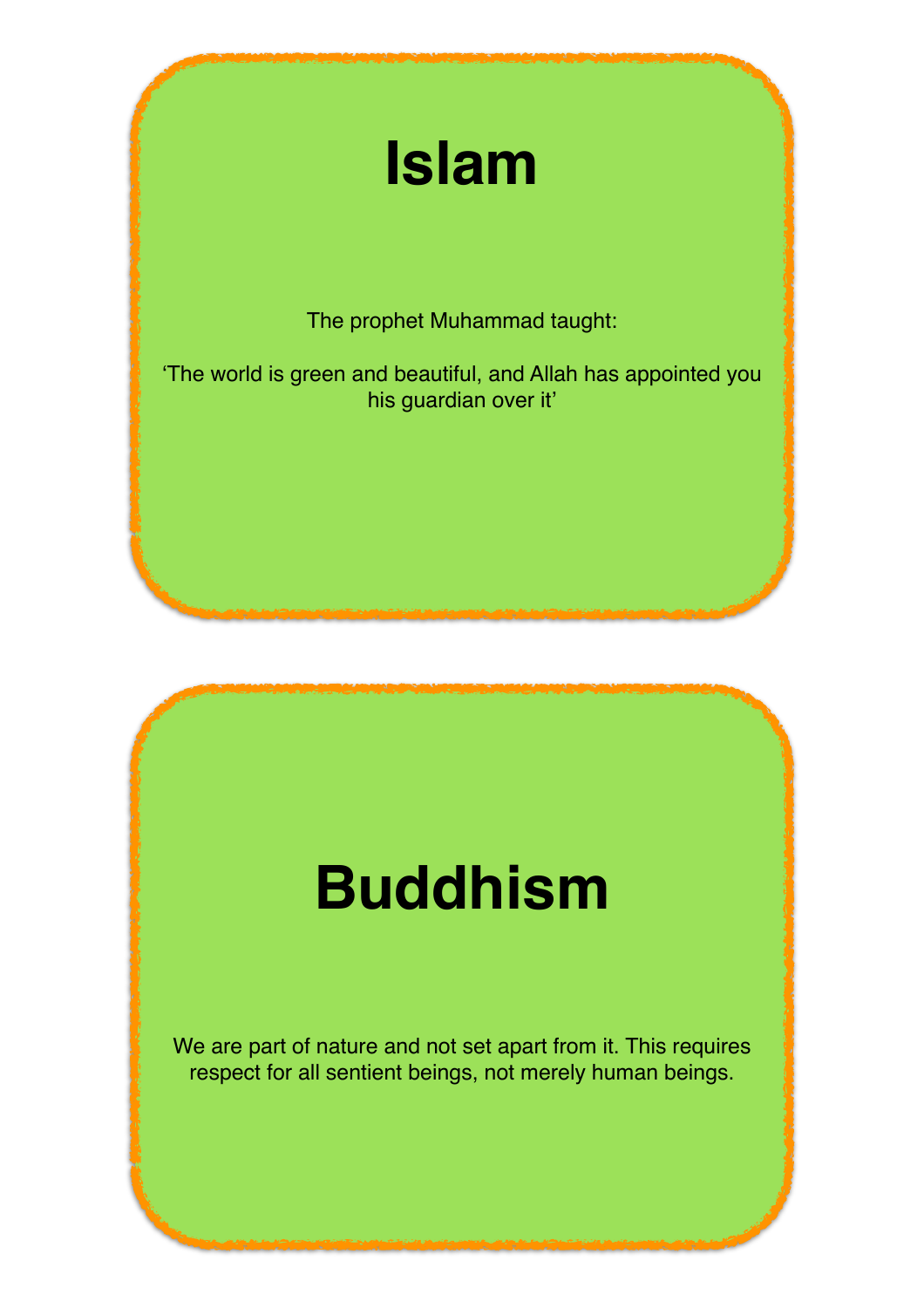## **Christianity**

Christians believe we are the stewards of creation, not masters of it. From the book of Genesis:

'The Lord God took the man and settled him in the garden of Eden to cultivate and take care of it'

#### **Hinduism**

Hindus revere sacred rivers, mountains, forests and animals. Trees, rivers and mountains are believed to have souls, and should be honoured and cared for.